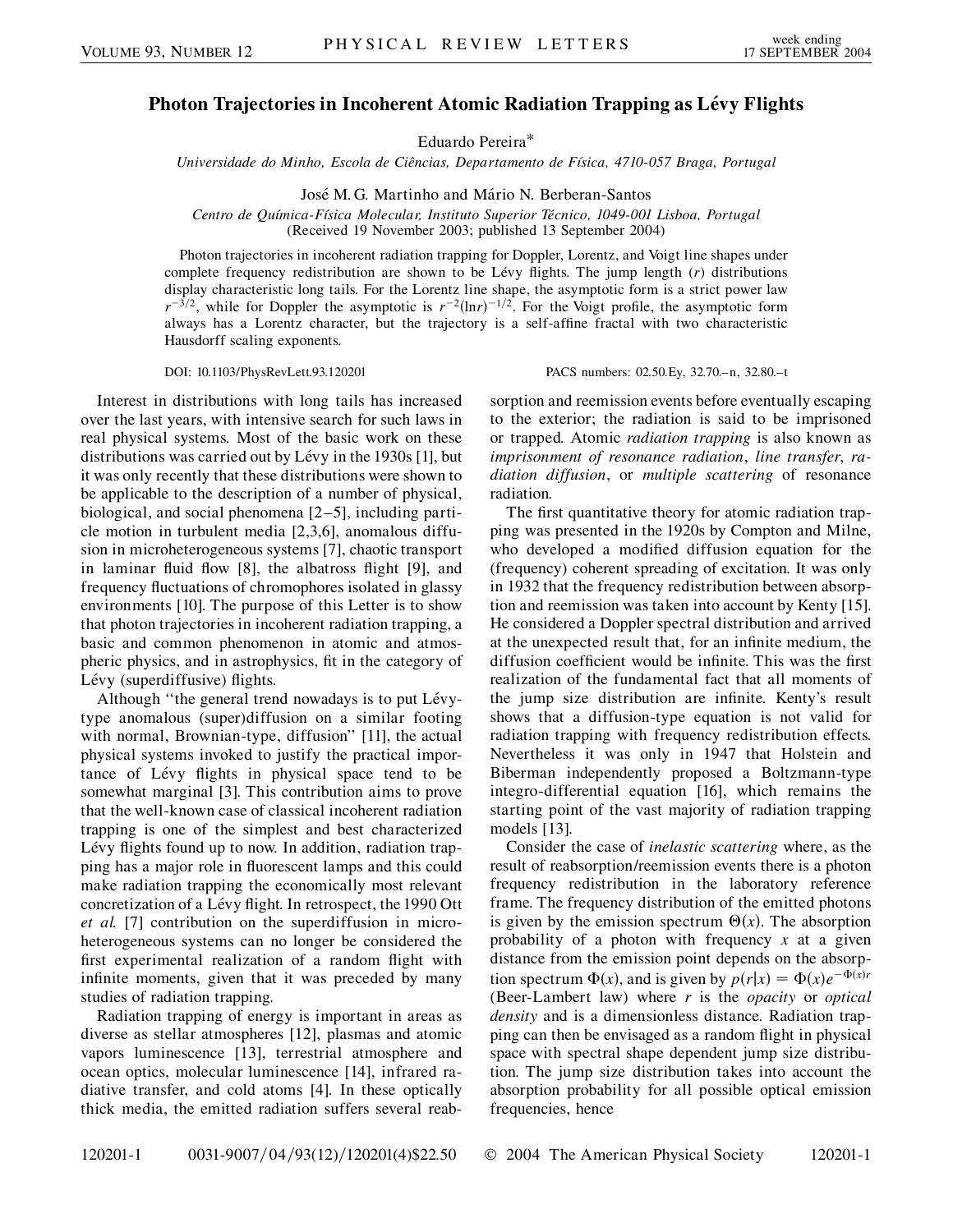$$
p(r) = \int_{-\infty}^{+\infty} \Theta(x) p(r|x) dx.
$$
 (1)

Equation (1) fully characterizes the spatial aspects of the random flight.

The moments of this distribution are

$$
\langle r^n \rangle = n! \int_{-\infty}^{+\infty} \frac{\Theta(x)}{\Phi^n(x)} dx \tag{2}
$$

and can be shown to be infinite for all physical reasonable atomic emission and absorption spectral distributions as concluded by Holstein [16]. His original analysis [16] only included *classical incoherent trapping*, in which the emitting state is statistically unrelated with the absorbing one and therefore there is *complete frequency redistribution* (CFR). In this case the absorption and emission spectra are identical and Eq. (1) reduces to

$$
p(r) = \int_{-\infty}^{+\infty} \Phi^2(x) e^{-\Phi(x)r} dx.
$$
 (3)

Nevertheless, it can be concluded from Eq. (2) that the case of *partial frequency redistribution* is also characterized by an infinite moments Lévy statistic. The case of partial frequency redistribution is especially important in an astrophysical context. Neither case of complete coherent nor complete incoherent scattering is achieved exactly in stellar atmospheres, and it is then necessary to consider the photon redistribution and to calculate *redistribution functions* which will give  $\Theta(x)$  [12]. In the usual laboratory conditions, vapor densities are high enough for CFR to apply [13]. This will be the case considered here. In two-level CFR atomic models both absorption and emission spectra can be described by Doppler,  $\Phi_D(x) = \frac{1}{\sqrt{\pi}} e^{-x^2}$ , Lorentz,  $\Phi_L(x) = \frac{1}{\pi} \frac{1}{1+x^2}$ , or Voigt,  $\Phi_V(x) = a/\pi^{3/2} \int_{-\infty}^{+\infty} e^{-u^2} / [a^2 + (x - u)^2] du$ , spectral distributions.  $x$  is a normalized difference to the center of line frequency and *a* is the Voigt characteristic width.

We now consider the asymptotic approximations valid for large jump sizes. A random flight in which the probability density of jump lengths is given by

$$
p(r) \sim \frac{1}{r^{(1+\mu)}}\tag{4}
$$

with  $\mu < 2$ , is a self-similar random fractal with fractal dimension  $\mu$ . It is called a Lévy flight after Mandelbrot [17], and defines a broad distribution for which all the moments of order not smaller than  $\mu$  are divergent. If  $\Phi(x)$  is substituted for  $\Theta(x)$  in Eq. (2) above, it is found that  $\langle r \rangle = \infty$ , whatever the spectral line shape used, as long as  $\Phi(x)$  is nonzero for large |x|. In this way,  $\mu \leq 1$ for any  $\Phi(x)$ . In order to find the specific value of  $\mu$  for the spectral distributions mentioned, we begin by rewriting Eq. (3) as

$$
p(r) = -\frac{d^2 J(r)}{dr^2} \tag{5}
$$

where

$$
J(r) = \int_{-\infty}^{+\infty} (1 - e^{-\Phi(x)r}) dx.
$$
 (6)

When the line shape is Gaussian (Doppler), the integrand in Eq. (6) approaches a square wave form for large *r*, with inflection points at  $-x_0$  and  $x_0$  with  $\Phi(x_0)r \approx 1$ . Hence,  $x_0 = \sqrt{\ln r}$  $\frac{1}{1}$ ---lon points at  $-x_0$  and  $x_0$  with  $\Phi(x_0)$ <br>  $\sqrt{\ln r}$  for large *r*,  $J(r) \approx 2x_0 = 2\sqrt{\ln r}$  $\frac{\rho(x_0)}{\rho \ln r}$ , and therefore, from Eq. (5),

$$
p(r) \sim \frac{1}{r^{2}(\ln r)^{1/2}}.\tag{7}
$$

Assuming a homogeneous scaling law one arrives at an effective  $\mu = 1 + 1/2\ln[\ln(r)]/\ln(r)$  which goes to 1 for  $r \rightarrow \infty$ : although the asymptotic of Eq. (4) is only approximately valid, one can nevertheless classify Doppler trapping as a strict Lévy flight with  $\mu = 1$  with all the moments of the jump distribution being infinite.

When the line shape is Cauchy-like (Lorentz), the integrand in Eq. (6) can be simplified to  $1 \exp[-\Phi(x)r] \approx 1 - \exp(-\frac{r}{\pi x^2})$  for large *r* and *J(r)* becomes  $2\sqrt{r}$ . Therefore, י<br>-<br>"

$$
p(r) \sim \frac{1}{r^{3/2}}\tag{8}
$$

and the asymptotic distribution is a Lévy flight with  $\mu = 1/2.$ 

The Voigt distribution is asymptotically coincident with the Lorentz distribution, and therefore has also  $\mu =$  $1/2$  for any value of its parameter *a*. Equations (7) and (8) were already implied in Holsteins's 1947 contribution (original equations are, up to some minor terms, integrated versions of the equations in this Letter), a fact hitherto unnoticed in the literature.

Figure 1 shows the jump probability obtained from direct numerical integration of Eq. (3). A linear fit gives for the characteristic "tail index" (Hausdorff box count-



FIG. 1. Jump size distribution for CFR Doppler, Lorentz, and Voigt spectral profiles. From bottom to top: Doppler, Voigt with  $a = 10^{-4}$ ,  $10^{-3}$ , 0.01, 0.05, 0.1, and Lorentz.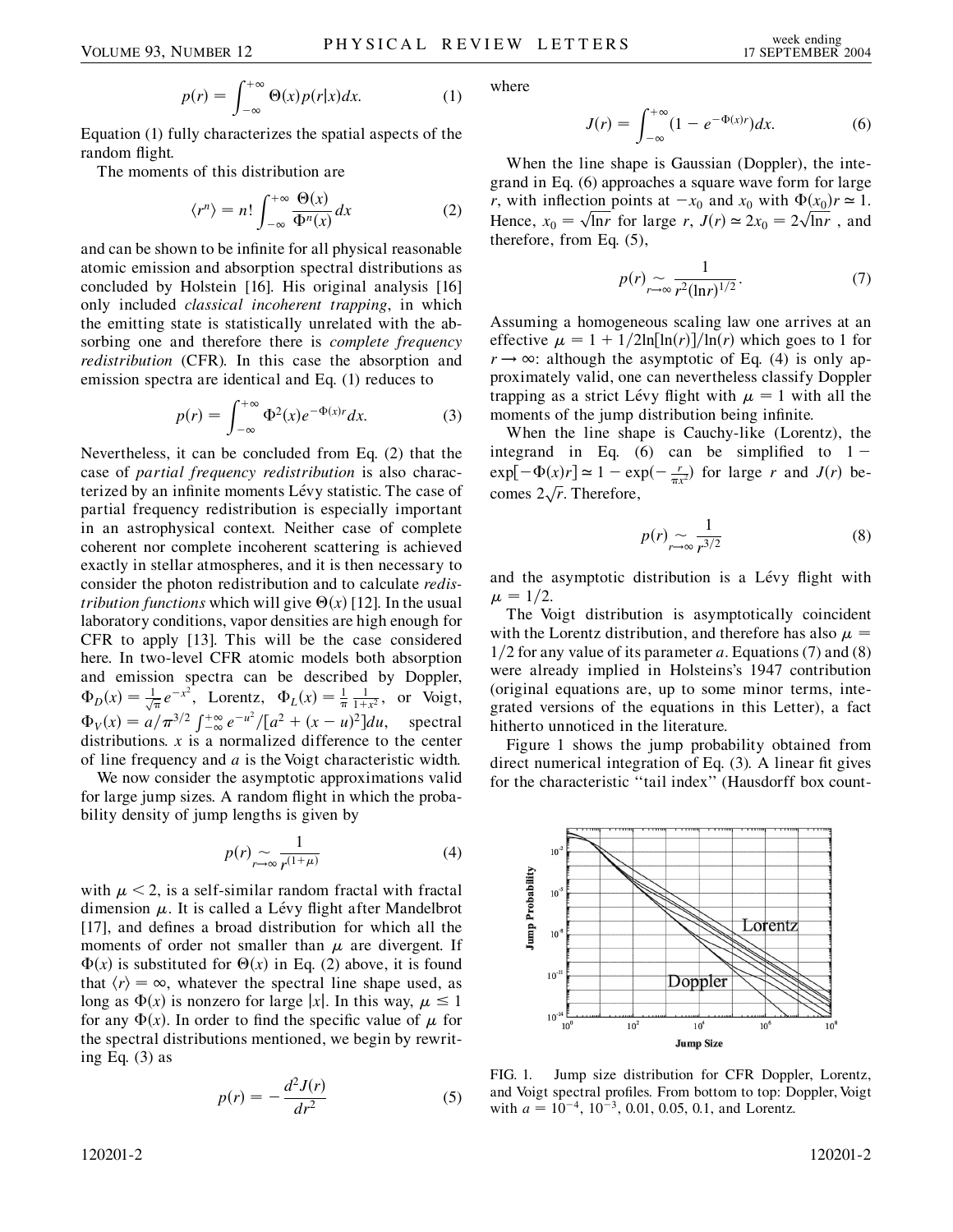ing), fractal dimension  $(\mu)$  of the Doppler distribution  $\mu = 1.07$  (jump sizes  $10^3 - 10^4$ ), and for the Lorentz case  $\mu = 0.500$  (jump sizes 10<sup>5</sup>–10<sup>8</sup>), in agreement with previous assertions. Fig. 1 also shows that the continuous transformation from Doppler into Lorentz-like spectra as the Voigt *a* width parameter changes from zero into infinite values does not manifest itself in a continuous change of the effective,  $r$  dependent,  $\mu$  values. There is an abrupt change instead at a jump distance which scales approximately as  $1/a$ . This is expected as the asymptotic expansion is related to the most extreme values of the wings of the spectral distribution and these change abruptly from Doppler to Lorentz-type asymptotics for *a* values as low as  $10^{-4}$  (see Fig. 2). The data in Figs. 1 and 2 allow one to define the Voigt radiation trapping trajectories as a self-affine fractal with two different scaling exponents which manifest themselves at different length scales.

Consider now Fig. 3 which shows single excitation trajectories in a 3D infinite medium (compare Mandelbrot's well-known figure [17]). The Lorentz and Doppler cases display the two qualitative features characteristic of Lévy flights: (i) the longer path length jumps, although much less common, are of paramount importance to the overall spreading of excitation and, (ii) *selfsimilar behavior*. There is a hierarchy of clusters formed at different length scales but with similar topology. The set of visited points constitute a fractal of characteristic dimension  $\mu$  for the Doppler and Lorentz distributions [2,3,6]. The Voigt case shows its *self-affine* nature. The trajectory topology changes from a Lorentz character into a Doppler one for smaller distances. The overall topology of the trajectory as a whole is of course dictated by the higher Lorentz scaling.

Up to now we have considered frequency redistribution at each scattering event. However, for high opacity twolevel systems there are presumably many elastic scattering events before an inelastic scattering event occurs. It is therefore important to consider at least qualitatively the



FIG. 2. Doppler, Lorentz, and Voigt spectral profiles.

The discussion thus far has been restricted to the case of *Le´vy flights*. For the vapors studied in the laboratory the *time of flight* of in-transit radiation is negligible compared to the waiting time between absorption and reemission, thus rendering the Lévy flights formalism especially adequate. From the set of visited points one can obtain spatial distribution functions of the excitation density, which fully characterize the spatial aspects of radiation migration. The temporal evolution can be factorized from the spatial part (Lévy flight) and then separately handled [14,18]. However, for interstellar gases the time between scattering events might be large compared to the absorption/reemission times. Because the speed of light is finite, a *Lévy walk* modification of the flights here presented will be more appropriate in an astrophysical context [6].

The theoretical models for incoherent atomic radiation trapping are based either on the Holstein-Biberman multiexponential mode expansion or on the so-called *multiple*



FIG. 3. Single trajectories of 50 000 jumps each for incoherent isotropic CFR radiation migration with Lorentz (top row), Doppler (middle row), and  $a = 0.001$  Voigt (bottom row) profiles in infinite 3D medium. (A) shows the whole trajectory while (B) and (C) show successive details. The three trajectories were obtained with the same random number sequence.